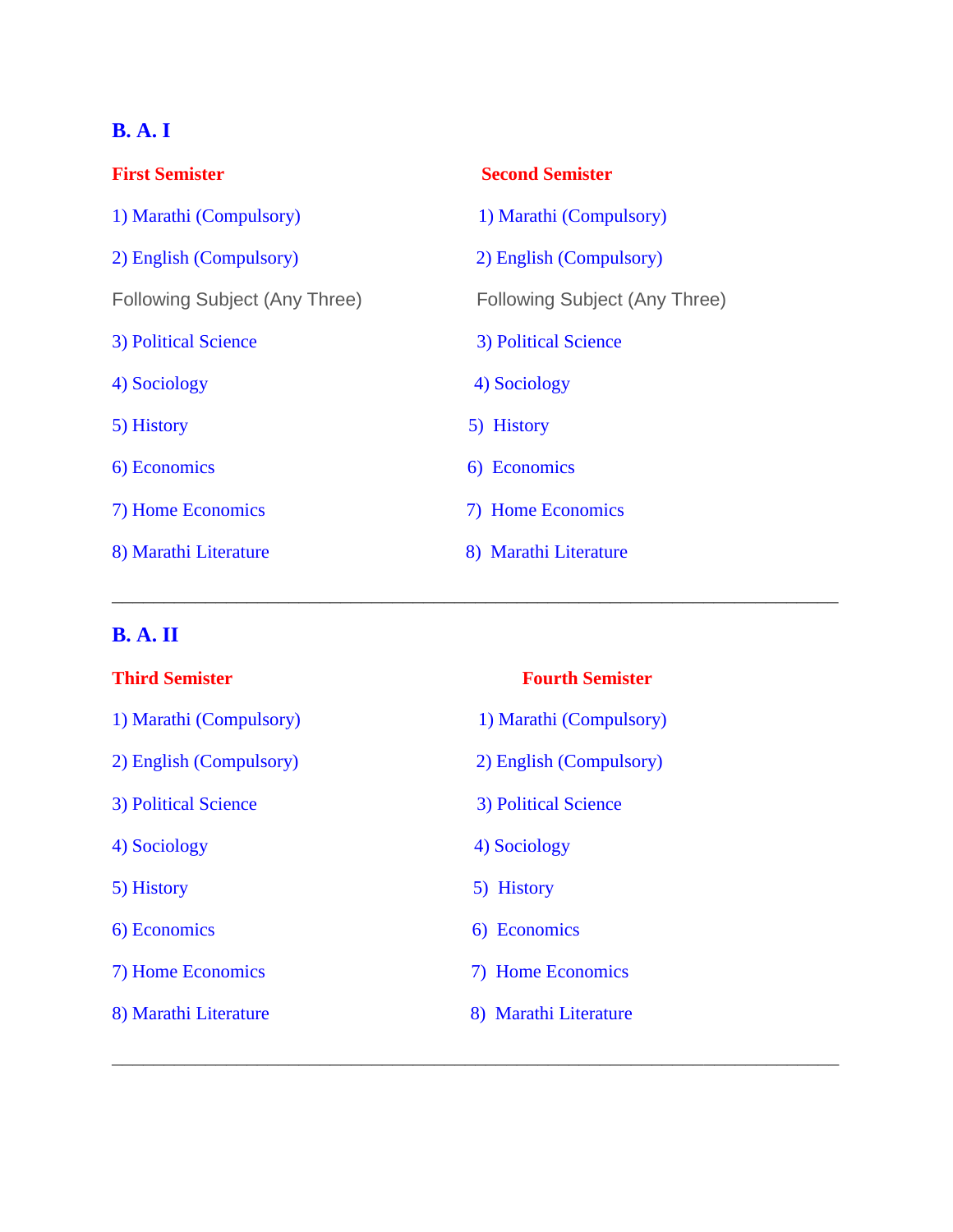## **B. A. III**

| <b>Fifth Semister</b>   | <b>Sixth Semister</b>   |
|-------------------------|-------------------------|
| 1) Marathi (Compulsory) | 1) Marathi (Compulsory) |
| 2) English (Compulsory) | 2) English (Compulsory) |
| 3) Political Science    | 3) Political Science    |
| 4) Sociology            | 4) Sociology            |
| 5) History              | 5) History              |
| 6) Economics            | 6) Economics            |
| 7) Home Economics       | 7) Home Economics       |
| 8) Marathi Literature   | 8) Marathi Literature   |

## **B.Com I**

| <b>Second Semister</b>                 |
|----------------------------------------|
| 1) Statistics and Business Mathematics |
| 2) Business Management                 |
| 3) Secretarial Practice                |
| 4) Business Economics-II               |
| 5) Compulsory English                  |
| 6) Second Language (Marathi/Hindi)     |
|                                        |

\_\_\_\_\_\_\_\_\_\_\_\_\_\_\_\_\_\_\_\_\_\_\_\_\_\_\_\_\_\_\_\_\_\_\_\_\_\_\_\_\_\_\_\_\_\_\_\_\_\_\_\_\_\_\_\_\_\_\_\_\_\_\_\_\_\_\_\_\_

 $\_$  , and the set of the set of the set of the set of the set of the set of the set of the set of the set of the set of the set of the set of the set of the set of the set of the set of the set of the set of the set of th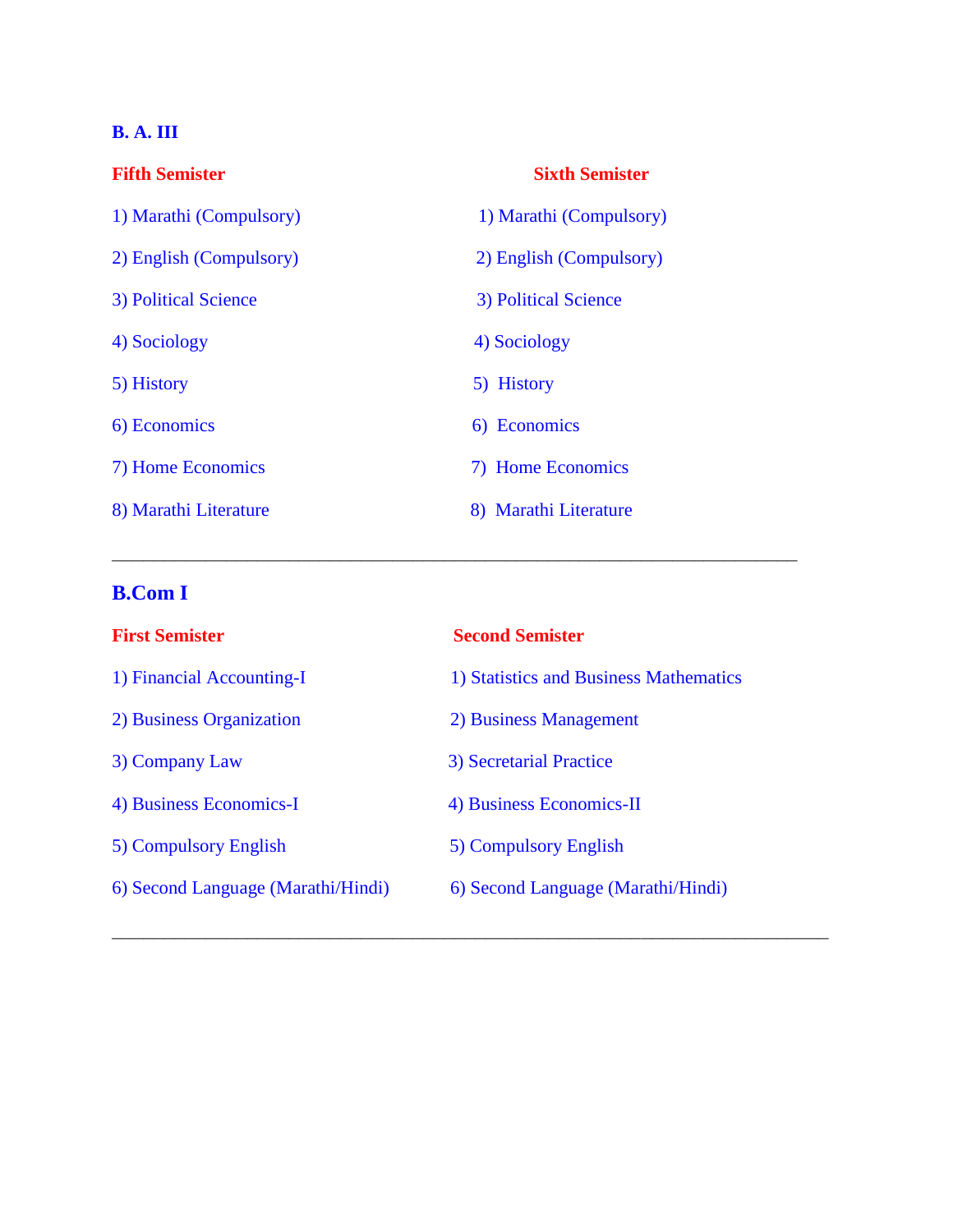## **B.Com II**

| <b>Third Semister</b>                    | <b>Fourth Semister</b>             |
|------------------------------------------|------------------------------------|
| 1) Financial Accounting-II               | 1) Financial Accounting-III        |
| 2) Business Communication and Management | 2) Skill Development               |
| 3) Business Law                          | 3) Income Tax                      |
| 4) Monetary Economics-I                  | 4) Monetary Economics-II           |
| 5) Compulsory English                    | 5) Compulsory English              |
| 6) Second Language (Marathi/Hindi)       | 6) Second Language (Marathi/Hindi) |

\_\_\_\_\_\_\_\_\_\_\_\_\_\_\_\_\_\_\_\_\_\_\_\_\_\_\_\_\_\_\_\_\_\_\_\_\_\_\_\_\_\_\_\_\_\_\_\_\_\_\_\_\_\_\_\_\_\_\_\_\_\_\_\_\_\_\_\_\_\_

## **B.Com III**

| <b>Fifth Semister</b>      | <b>Sixth Semister</b>        |
|----------------------------|------------------------------|
| <b>Core Group:</b>         | <b>Core Group:</b>           |
| 1) Financial Accounting IV | 1) Financial Accounting V    |
| 2) Management Accounting   | 2) Cost Accounting           |
| 3) Management Process      | 3) Advance Statistics        |
| 4) Indian Economics-I      | 4) Indian Economics-II       |
| <b>Elective Group-I</b>    | <b>Elective Group-I</b>      |
| 5) Marketing Management    | 5) Human Resource Management |
| Foundation Group $-I$      | Foundation Group $-I$        |
| 6) Auditing                | 6) Industrial Law            |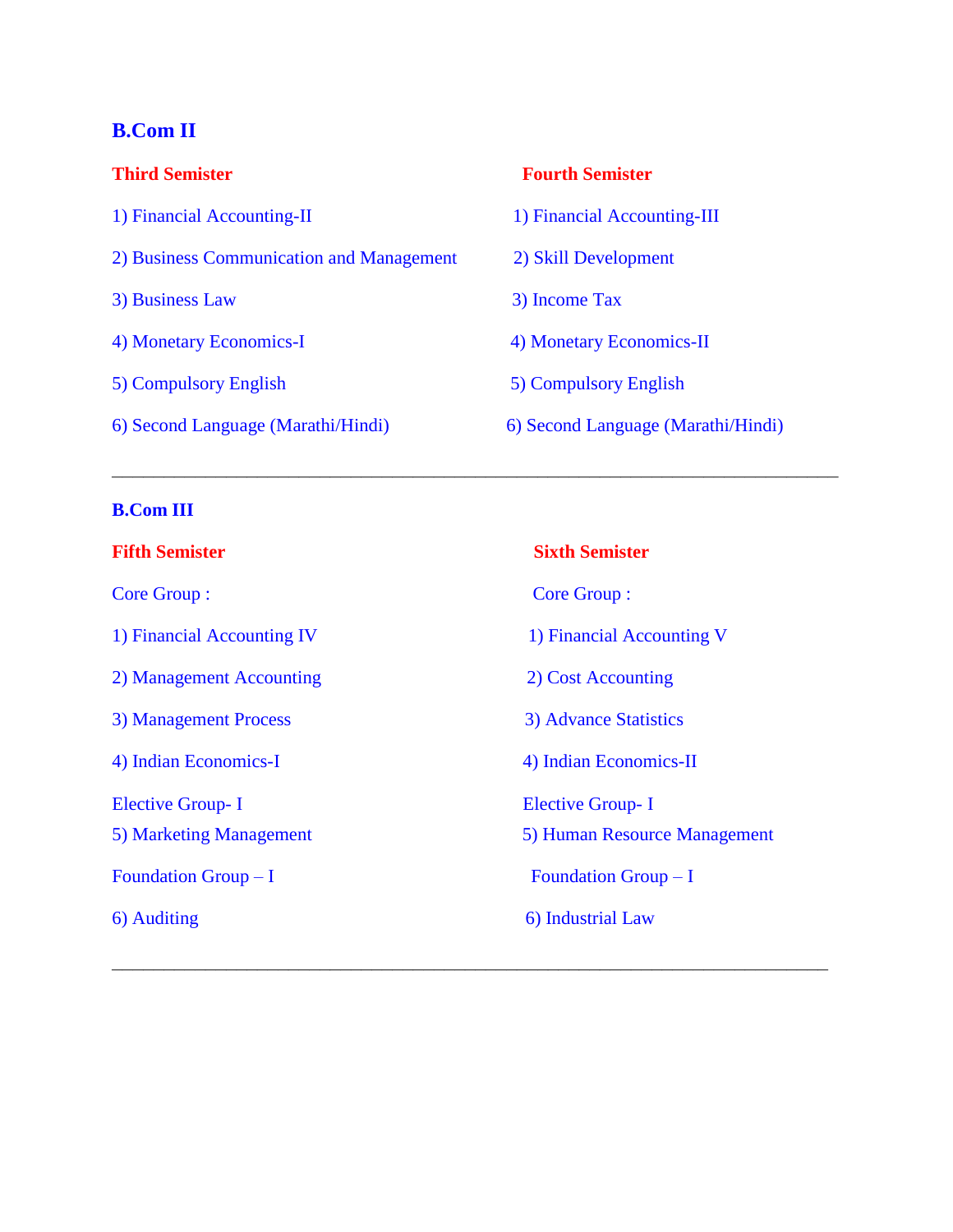# **B. Sc. Sem I**

| <b>CBZ</b> Group      | <b>PCM Group</b>      | <b>PMCs</b>           |
|-----------------------|-----------------------|-----------------------|
| 1) Chemistry          | 1) Physics            | 1) Physics            |
| 2) Botany             | 2) Chemistry          | 2) Mathematics        |
| 3) Zoology            | 3) Mathematics        | 3) Computer Science   |
| 4) Compulsary English | 4) Compulsary English | 4) Compulsary English |
| 5) Marathi            | 5) Marathi            | 5) Marathi            |
|                       |                       |                       |

\_\_\_\_\_\_\_\_\_\_\_\_\_\_\_\_\_\_\_\_\_\_\_\_\_\_\_\_\_\_\_\_\_\_\_\_\_\_\_\_\_\_\_\_\_\_\_\_\_\_\_\_\_\_\_\_\_\_\_\_\_\_\_\_\_\_\_\_\_

# **B. Sc. Sem II**

| <b>CBZ</b> Group      | <b>PCM Group</b>      | <b>PMCs</b>           |
|-----------------------|-----------------------|-----------------------|
| 1) Chemistry          | 1) Physics            | 1) Physcis            |
| 2) Botany             | 2) Chemistry          | 2) Mathematics        |
| 3) Zoology            | 3) Mathematics        | 3) Computer Science   |
| 4) Compulsary English | 4) Compulsary English | 4) Compulsary English |
| 5) Marathi            | 5) Marathi            | 5) Marathi            |

\_\_\_\_\_\_\_\_\_\_\_\_\_\_\_\_\_\_\_\_\_\_\_\_\_\_\_\_\_\_\_\_\_\_\_\_\_\_\_\_\_\_\_\_\_\_\_\_\_\_\_\_\_\_\_\_\_\_\_\_\_\_\_\_\_\_\_\_\_

\_\_\_\_\_\_\_\_\_\_\_\_\_\_\_\_\_\_\_\_\_\_\_\_\_\_\_\_\_\_\_\_\_\_\_\_\_\_\_\_\_\_\_\_\_\_\_\_\_\_\_\_\_\_\_\_\_\_\_\_\_\_\_\_\_\_\_\_\_

# B. Sc. Sem III

| <b>CBZ</b> Group | <b>PCM Group</b> | <b>PMCs</b>         |
|------------------|------------------|---------------------|
| 1) Chemistry     | 1) Physics       | 1) Physics          |
| 2) Botany        | 2) Chemistry     | 2) Mathematics      |
| 3) Zoology       | 3) Mathematics   | 3) Computer Science |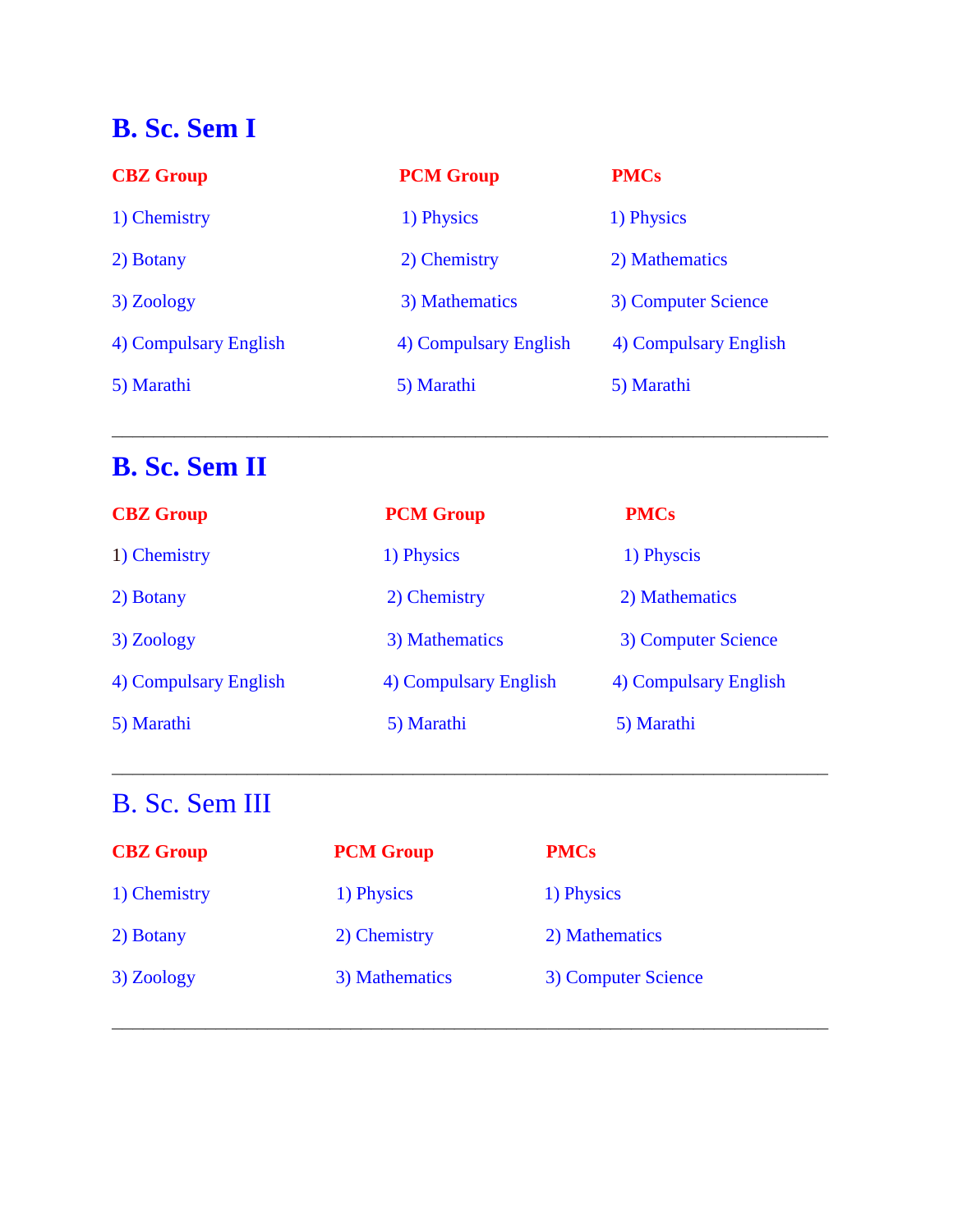# **B. Sc. Sem IV**

| <b>CBZ</b> Group | <b>PCM Group</b> | <b>PMCs</b>         |
|------------------|------------------|---------------------|
| 1) Chemistry     | 1) Physics       | 1) Physics          |
| 2) Botany        | 2) Chemistry     | 2) Mathematics      |
| 3) Zoology       | 3) Mathematics   | 3) Computer Science |

\_\_\_\_\_\_\_\_\_\_\_\_\_\_\_\_\_\_\_\_\_\_\_\_\_\_\_\_\_\_\_\_\_\_\_\_\_\_\_\_\_\_\_\_\_\_\_\_\_\_\_\_\_\_\_\_\_\_\_\_\_\_\_\_\_\_\_\_\_

# **B. Sc. Sem V**

| <b>CBZ</b> Group | <b>PCM Group</b> | <b>PMCs</b>         |
|------------------|------------------|---------------------|
| 1) Chemistry     | 1) Physics       | 1) Physics          |
| 2) Botany        | 2) Chemistry     | 2) Mathematics      |
| 3) Zoology       | 3) Mathematics   | 3) Computer Science |

\_\_\_\_\_\_\_\_\_\_\_\_\_\_\_\_\_\_\_\_\_\_\_\_\_\_\_\_\_\_\_\_\_\_\_\_\_\_\_\_\_\_\_\_\_\_\_\_\_\_\_\_\_\_\_\_\_\_\_\_\_\_\_\_\_\_\_\_\_

# **B. Sc. Sem VI**

| <b>CBZ</b> Group | <b>PCM Group</b> | <b>PMCs</b>         |
|------------------|------------------|---------------------|
| 1) Chemistry     | 1) Physics       | 1) Physics          |
| 2) Botany        | 2) Chemistry     | 2) Mathematics      |
| 3) Zoology       | 3) Mathematics   | 3) Computer Science |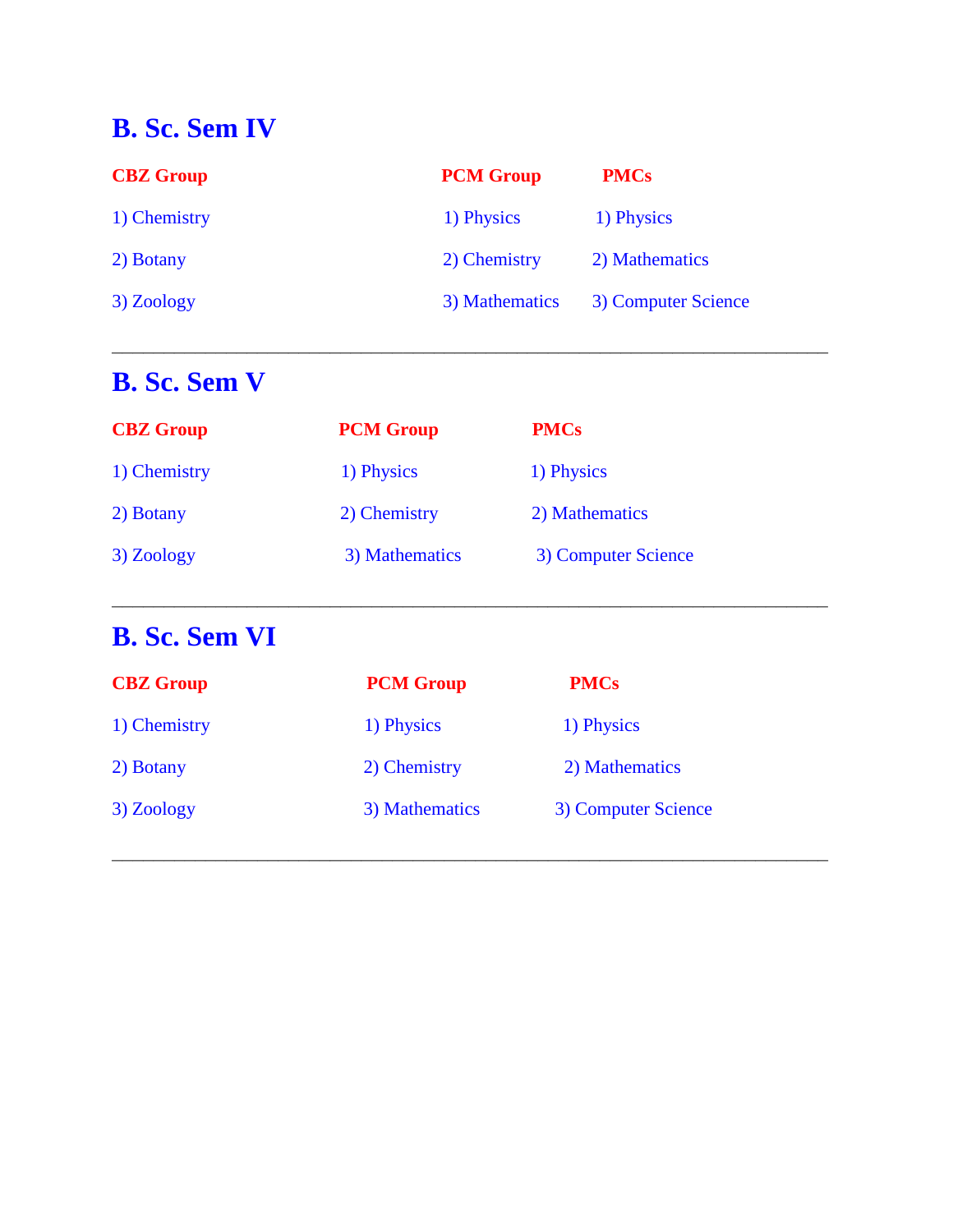# **M. A. Sociology**

| <b>Sem I</b>                                                                       | <b>Sem II</b>                    |
|------------------------------------------------------------------------------------|----------------------------------|
| 1) Classical Sociological Thinking<br><b>Foundations</b>                           | 1) Classical Theoretical         |
| 2) Quantitative Methods In Social Research<br><b>Social Research</b>               | 2) Qualitative Methods In        |
| 3) Elective Papers (Sociology of Social Movements)<br>Movements In India)          | <b>3 Elective Papers (Social</b> |
| 4) Elective Papers (Social Problems in Contemprory India)<br>And Society In India) | 4) Elective Papers (Industry     |

\_\_\_\_\_\_\_\_\_\_\_\_\_\_\_\_\_\_\_\_\_\_\_\_\_\_\_\_\_\_\_\_\_\_\_\_\_\_\_\_\_\_\_\_\_\_\_\_\_\_\_\_\_\_\_\_\_\_\_\_\_\_\_\_\_\_\_\_\_

| <b>Sem III</b>                                                                        | <b>Sem IV</b>                 |
|---------------------------------------------------------------------------------------|-------------------------------|
| 1) Orientations In Sociological Theory<br><b>Sociological Theory</b>                  | 1) Recent Trends In           |
| 2) Sociology Of Change And Development<br>Society                                     | 2) Perspectives On Indian     |
| 3) Elective Papers (Globalization And Society)<br>And Society In India)               | 3) Elective Papers (Education |
| 4) Elective Papers (Rural Society In India)<br>Society In India: Issues And Problems) | 4) Elective Papers (Rural     |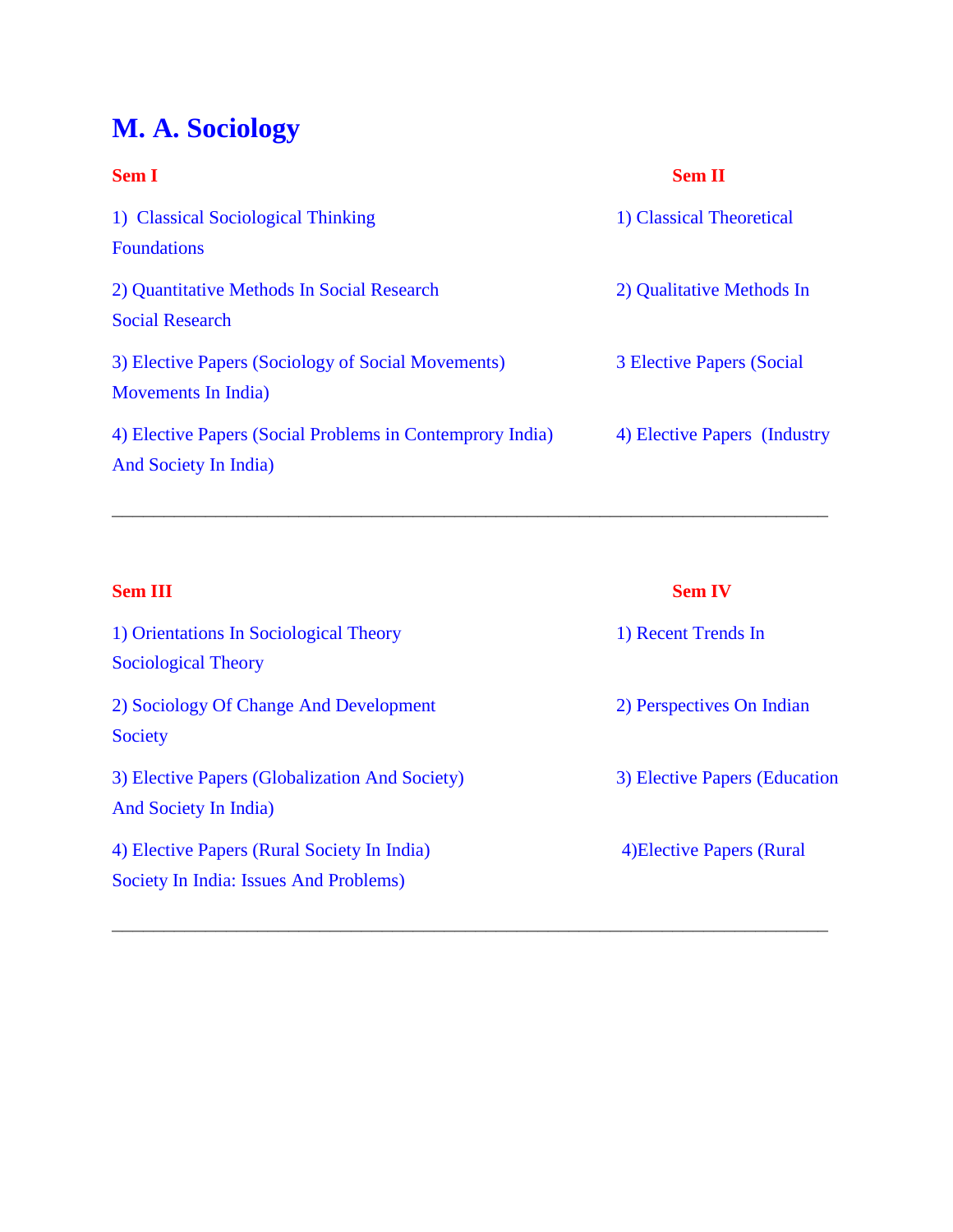## **M. A. History**

1) Historiogruphy 1) Trends and Theories of History 2) India under Company's Rule (1757-1857) 2) India under Britissh Rule (1857- 1905) 3) Indian National Movements (1905-1947) 3) Independent India (1948-2000) 4) Modern World (1914-1950) 4) Comtemparary World (1951- 2000)

## **Sem I** Sem II

- 
- 
- 
- 

\_\_\_\_\_\_\_\_\_\_\_\_\_\_\_\_\_\_\_\_\_\_\_\_\_\_\_\_\_\_\_\_\_\_\_\_\_\_\_\_\_\_\_\_\_\_\_\_\_\_\_\_\_\_\_\_\_\_\_\_\_\_\_\_\_\_\_\_\_\_

\_\_\_\_\_\_\_\_\_\_\_\_\_\_\_\_\_\_\_\_\_\_\_\_\_\_\_\_\_\_\_\_\_\_\_\_\_\_\_\_\_\_\_\_\_\_\_\_\_\_\_\_\_\_\_\_\_\_\_\_\_\_\_\_\_\_\_\_\_

### **Sem III** Sem IV

1) Emergence of Maratha Power in 1) Expansion of Maratha Power 17 th Century (1707 – 1818) 2) State in Ancient and Medieval India 2) State in British India 3) Economic History of India (1757-1857) 3) Economic History of India (1857- 1947)

4) Medicval Vidarbha 4) History of Modern Vidarbha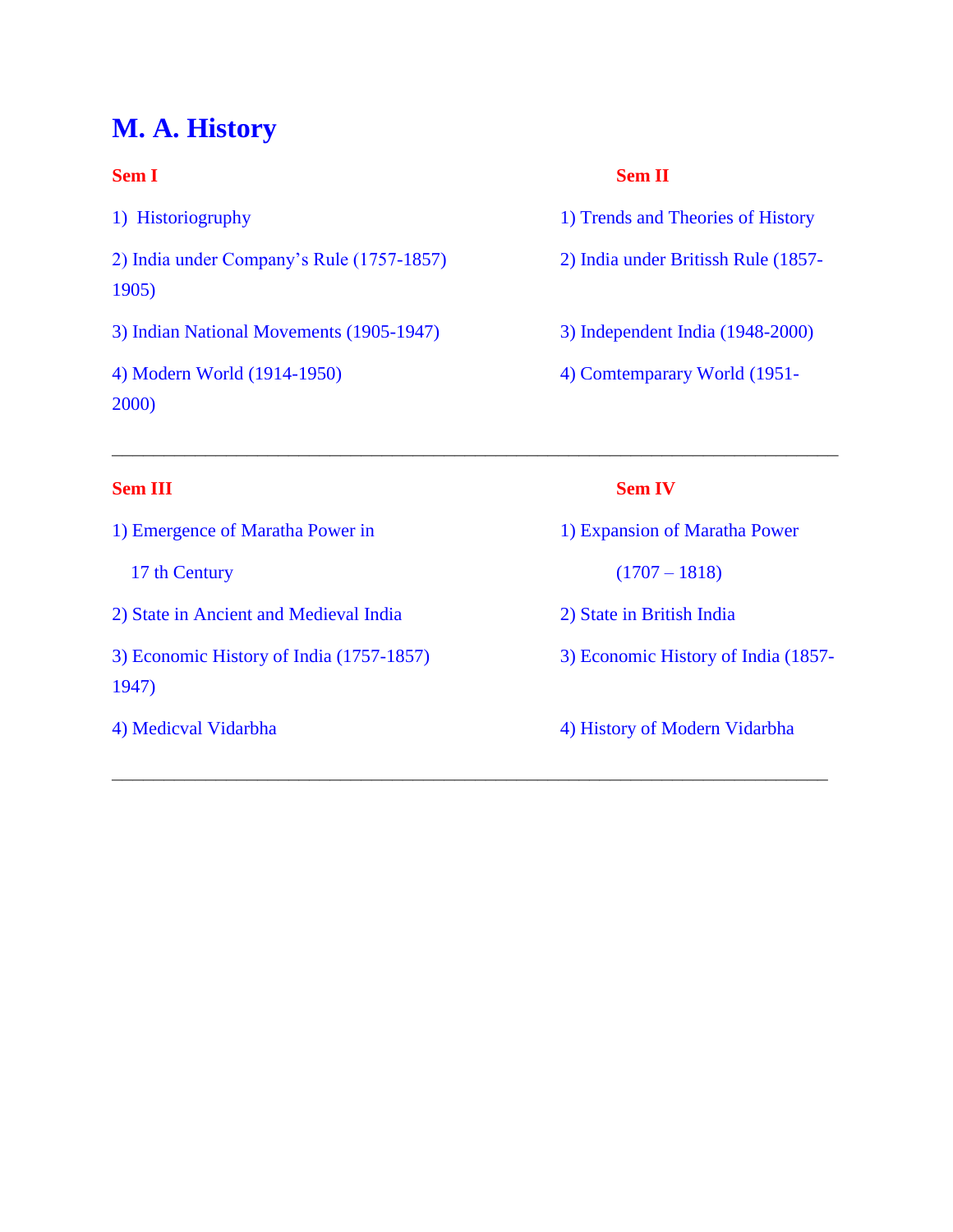## **M. Com.**

1) Advanced Financial Accounting 1) Research Methodology 2) lndian Financial System 2) Advanced Cost Accounting 3) Managerial Economics 3) Co-operation

### **Sem I** Sem II

- 
- 
- 
- 4) Marketing Management 4) Human Resorce Management

1) Advanced Management Accounting 1) International Business Environment

2) Statistical Techniques 2) Project

3) Computer Application in Commerce 3) Indirect Taxes

4) Service Sector Management 4) Company Law

### **Sem III** Sem IV

\_\_\_\_\_\_\_\_\_\_\_\_\_\_\_\_\_\_\_\_\_\_\_\_\_\_\_\_\_\_\_\_\_\_\_\_\_\_\_\_\_\_\_\_\_\_\_\_\_\_\_\_\_\_\_\_\_\_\_\_\_\_\_\_\_\_\_\_\_

- 
-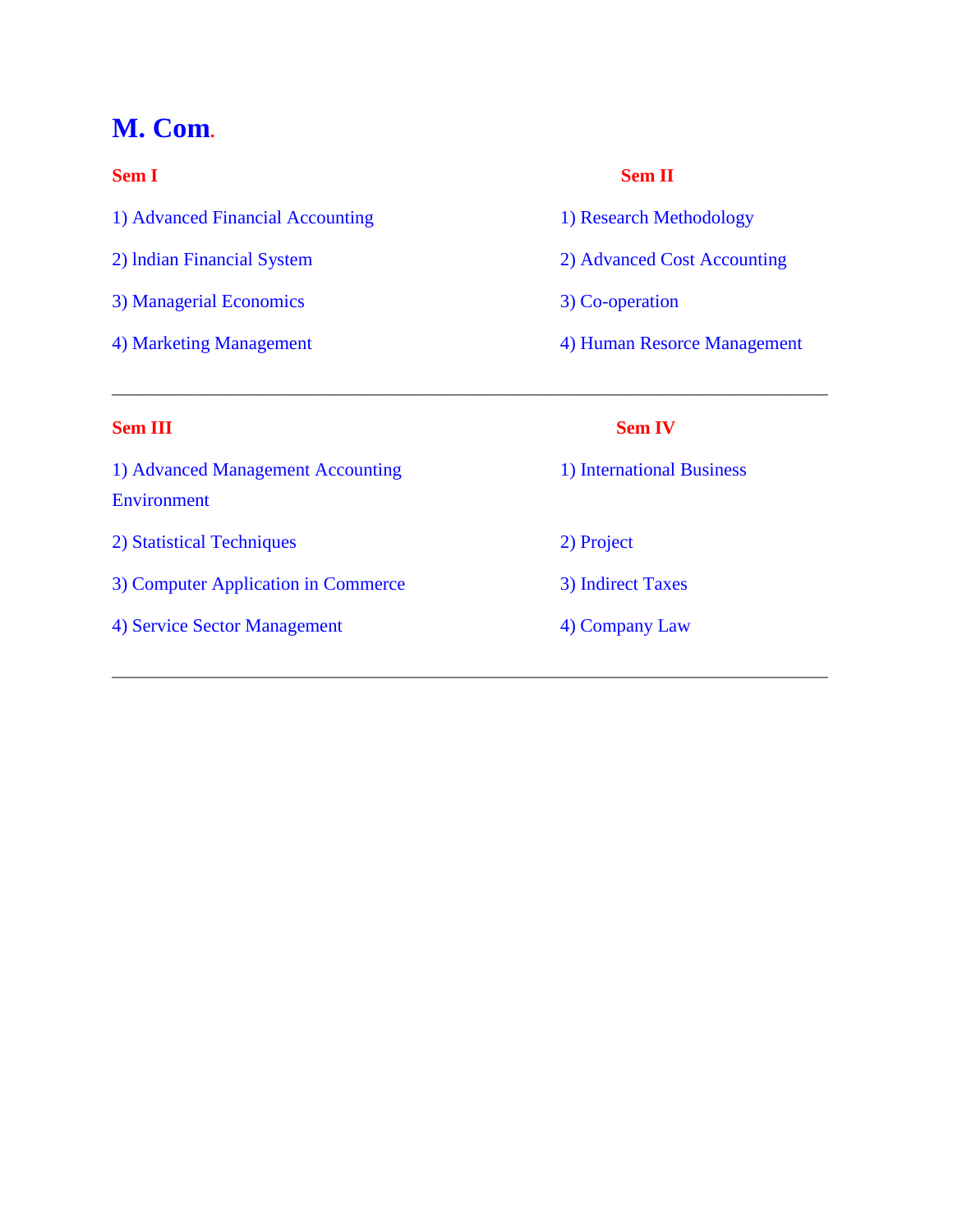## **M. Sc. Chemistry**

- 
- 
- 
- 
- 
- 
- 

### **Sem III Sem IV**

- 3) Paper XI (Elective / Polymer) 3) Paper XV (Polymer)
- 4) Paper XII (Foundation Course I  $\qquad \qquad$  4) Paper XVI (Foundation Course  $-$  II

Applied Analytical Chemistry-I) Applied Analytical Chemistry-II)

7) Practical – VI (Elective Polymer) 7) Project

8) Seminar – III 8) Seminar – IV

### **Sem I** Sem II

- 1) Paper I (Inorganic Chemistry) 1) Paper V (Inorganic Chemistry)
- 2) Paper II (Organic Chemistry) 2) Paper VI (Organic Chemistry)
- 3) Paper III (Physical Chemistry) 3) Paper VII (Physical Chemistry)
- 4) Paper IV (Analytical Chemistry) 4) Paper VIII (Analytical Chemistry)
- 5) Practical I (Inorganic Chemistry) 5) Practical II (Organic Chemistry)
- 6) Practical III (Physical Chemistry) 6) Practical IV (Analytical Chemistry)
- $7)$  Seminar I  $7)$  Seminar II

\_\_\_\_\_\_\_\_\_\_\_\_\_\_\_\_\_\_\_\_\_\_\_\_\_\_\_\_\_\_\_\_\_\_\_\_\_\_\_\_\_\_\_\_\_\_\_\_\_\_\_\_\_\_\_\_\_\_\_\_\_\_\_\_\_\_\_\_\_

- 1) Paper IX (Special-I Organic) 1) Paper XIII (Special-I Organic)
- 2) Paper X (Special-II Organic) 2) Paper XIV (Special-II Organic)
	-
	-

- Core Subject Centric-I Core Subject Centric-II
- 5) Practical Xll (Spectroscopy-I) 5) Practical Xll (Spectroscopy-II)
- 6) Practical V (Special Organic) 6) Practical VII (Special Organic)
	- -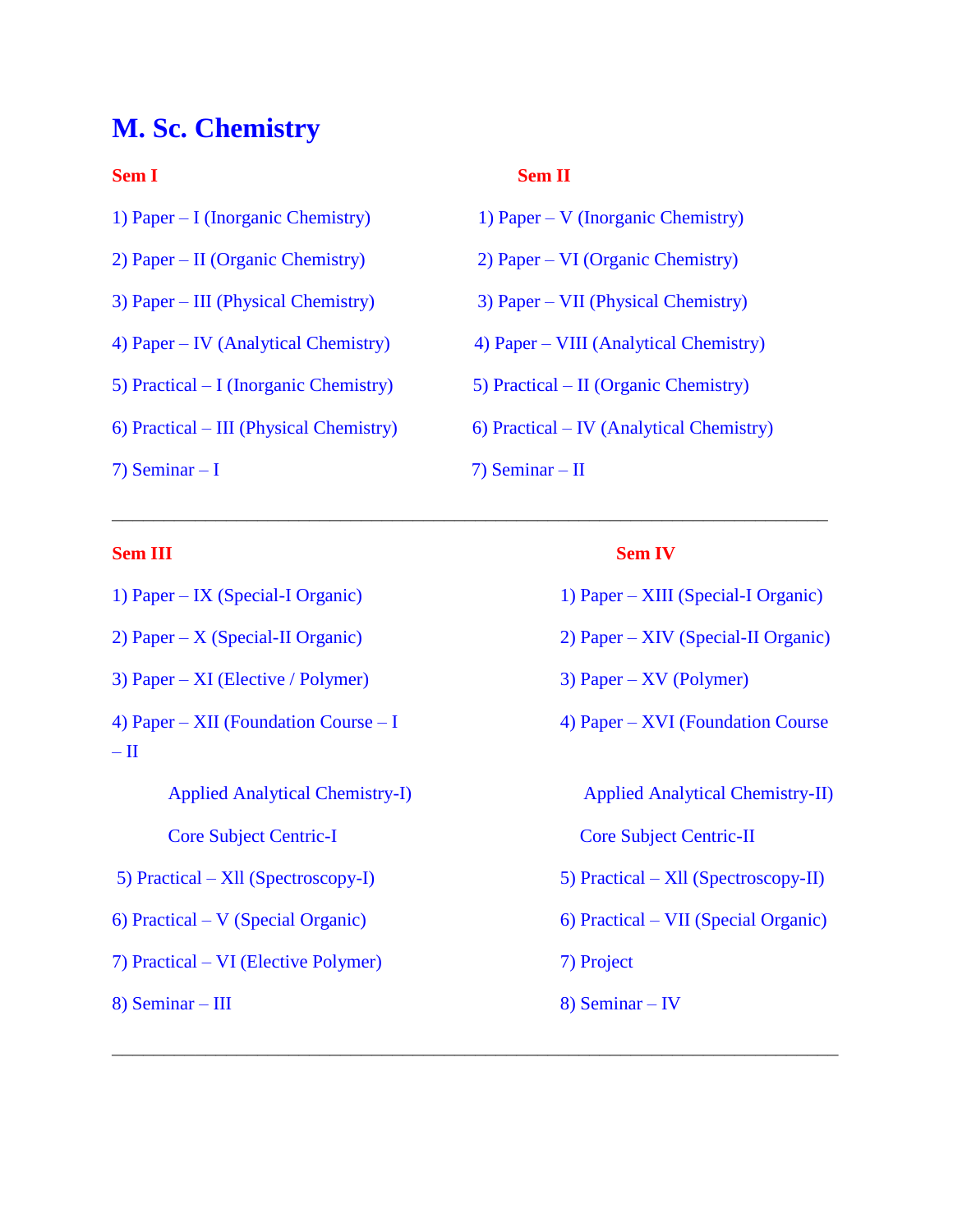# **M. Sc. Botany**

- 
- 3 Gymonsperms And Paleobotany 3 Cell and Molecular biology-I
- 4 Microbiology Algae And Fungi 4 Antgiosperm
- 
- 6 Practical II 6 Practical IV
- 7 Seminar 7 Seminar

### **Sem I** Sem II

- 1 Bryophytes And Pteridophytes 1 Plant Physiology and Biochemistry
- 2 Gytology And genetics 2 Plant Devlopment and Reproduction
	-
	-
- 5 Practical I 5 Practical III
	-
	-

\_\_\_\_\_\_\_\_\_\_\_\_\_\_\_\_\_\_\_\_\_\_\_\_\_\_\_\_\_\_\_\_\_\_\_\_\_\_\_\_\_\_\_\_\_\_\_\_\_\_\_\_\_\_\_\_\_\_\_\_\_\_\_\_\_\_\_\_\_

### **Sem III** Sem IV

- 1 Plant ecology and Conseravtio Biology 1 Cell and Molecular biology-II
- 
- 
- 4 Aesthetic Botany 4 Plant Resources
- 5 Practical I 5 Practical I
- 6 Practical II 6 Project
- 7 Seminar 7 Seminar 7 Seminar 7 Seminar 7 Seminar 7 Seminar 7 Seminar 7 Seminar 7 Seminar 7 Seminar 7 Seminar

- 
- 2 Angiosperm-II 2 plant Bioechnology and Plant Breeding
- 3 Plant Physilogy 3 Plant Physiology-II
	-
	-
	-
	-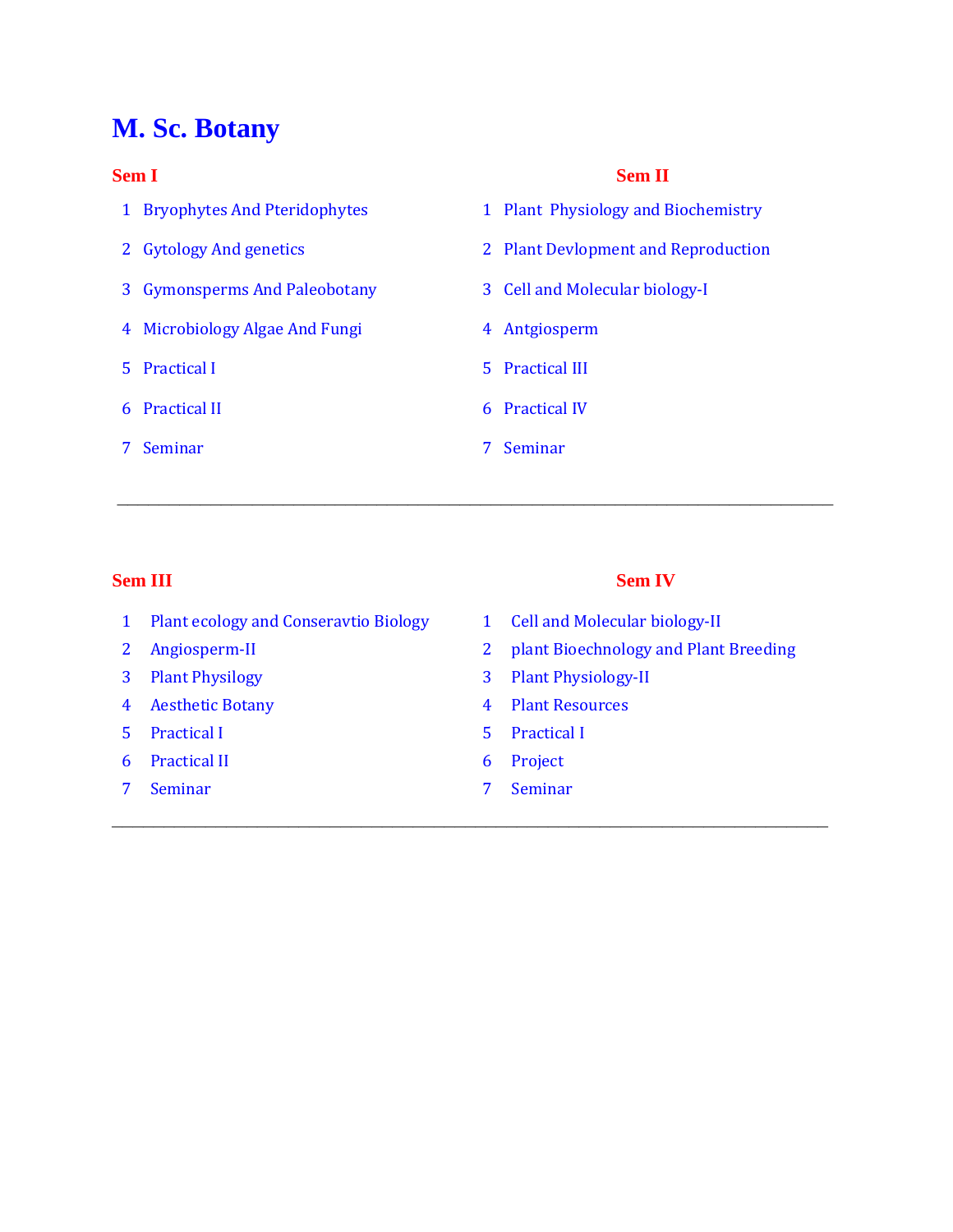# **M. Sc. Zoology**

- 1 Structure & Function of Invertibrates 1 Structure & Function of vertibrates
- 
- 
- 
- 5 Practical I 5 Practical I
- 
- 7 Seminar 7 Seminar

### **Sem I** Sem II

- 
- 2 General; Physiology 2 Camparative Endicrinology
- 3 Cell Biology & Genetics 3 Molecular Biology & Biotechnology
- 4 Advance Reproductive Biology 4 Advance Debvlopment Biology
	-
- 6 Practical II 6 Practical II
	-

\_\_\_\_\_\_\_\_\_\_\_\_\_\_\_\_\_\_\_\_\_\_\_\_\_\_\_\_\_\_\_\_\_\_\_\_\_\_\_\_\_\_\_\_\_\_\_\_\_\_\_\_\_\_\_\_\_\_\_\_\_\_\_\_\_\_\_\_\_

## **M. Sc. Mathematics**

- 1 Algebra-I 1 Algebra-II
- 2 Integral Equations 2 Real Analysis-II
- 3 Ordinary Diffrential Equation 3 Topology-II
- 
- 

- 
- 
- 
- 4 Operational Reserch-I 4 Cosmology
- 

## **Sem I** Sem II

- 
- 
- 
- 4 Real Analysis-I 4 Differential Geometry
- 5 Topology-I 5 Classical Mechanics **Sem III** Sem IV
- 1 Complex Analysis 1 Dynamical System
- 2 Functional Analysis 2 Partical Diffrential Equation
- 3 Mathematical Methods 3 Advance Numerical Methods
	-
- 5 General Relativity 5 Operational Reserch-II